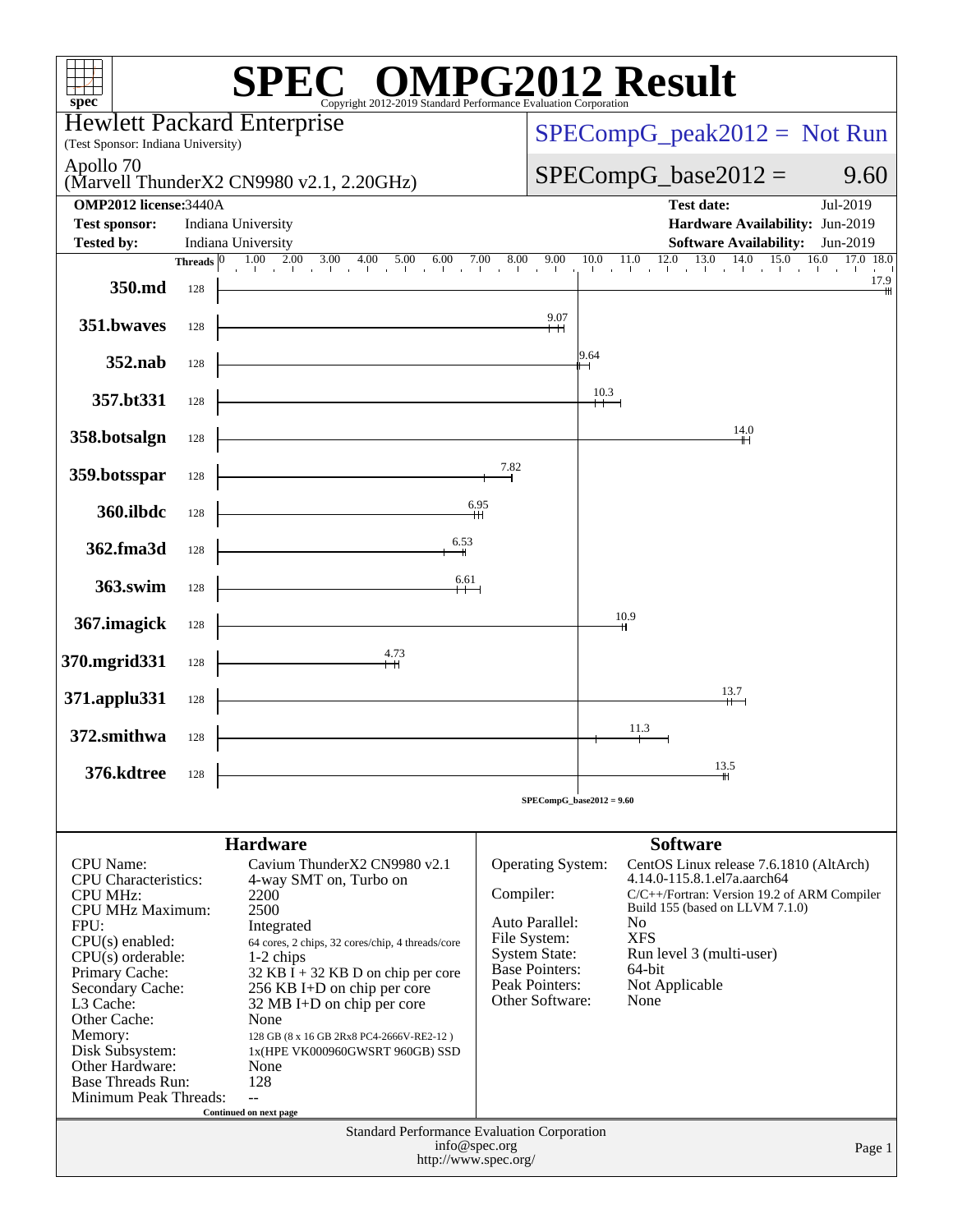(Test Sponsor: Indiana University) Hewlett Packard Enterprise

### $SPECompG_peak2012 = Not Run$  $SPECompG_peak2012 = Not Run$

 $SPECompG_base2012 = 9.60$  $SPECompG_base2012 = 9.60$ 

Apollo 70

### (Marvell ThunderX2 CN9980 v2.1, 2.20GHz)

[Maximum Peak Threads:](http://www.spec.org/auto/omp2012/Docs/result-fields.html#MaximumPeakThreads)

**[OMP2012 license:](http://www.spec.org/auto/omp2012/Docs/result-fields.html#OMP2012license)**3440A **[Test date:](http://www.spec.org/auto/omp2012/Docs/result-fields.html#Testdate)** Jul-2019 **[Test sponsor:](http://www.spec.org/auto/omp2012/Docs/result-fields.html#Testsponsor)** Indiana University **[Hardware Availability:](http://www.spec.org/auto/omp2012/Docs/result-fields.html#HardwareAvailability)** Jun-2019 **[Tested by:](http://www.spec.org/auto/omp2012/Docs/result-fields.html#Testedby)** Indiana University **[Software Availability:](http://www.spec.org/auto/omp2012/Docs/result-fields.html#SoftwareAvailability)** Jun-2019

Standard Performance Evaluation Corporation **[Results Table](http://www.spec.org/auto/omp2012/Docs/result-fields.html#ResultsTable) [Benchmark](http://www.spec.org/auto/omp2012/Docs/result-fields.html#Benchmark) [Threads](http://www.spec.org/auto/omp2012/Docs/result-fields.html#Threads) [Seconds](http://www.spec.org/auto/omp2012/Docs/result-fields.html#Seconds) [Ratio](http://www.spec.org/auto/omp2012/Docs/result-fields.html#Ratio) [Seconds](http://www.spec.org/auto/omp2012/Docs/result-fields.html#Seconds) [Ratio](http://www.spec.org/auto/omp2012/Docs/result-fields.html#Ratio) [Seconds](http://www.spec.org/auto/omp2012/Docs/result-fields.html#Seconds) [Ratio](http://www.spec.org/auto/omp2012/Docs/result-fields.html#Ratio) Base [Threads](http://www.spec.org/auto/omp2012/Docs/result-fields.html#Threads) [Seconds](http://www.spec.org/auto/omp2012/Docs/result-fields.html#Seconds) [Ratio](http://www.spec.org/auto/omp2012/Docs/result-fields.html#Ratio) [Seconds](http://www.spec.org/auto/omp2012/Docs/result-fields.html#Seconds) [Ratio](http://www.spec.org/auto/omp2012/Docs/result-fields.html#Ratio) [Seconds](http://www.spec.org/auto/omp2012/Docs/result-fields.html#Seconds) [Ratio](http://www.spec.org/auto/omp2012/Docs/result-fields.html#Ratio) Peak** [350.md](http://www.spec.org/auto/omp2012/Docs/350.md.html) 128 258 17.9 260 17.8 **[259](http://www.spec.org/auto/omp2012/Docs/result-fields.html#Median) [17.9](http://www.spec.org/auto/omp2012/Docs/result-fields.html#Median)** [351.bwaves](http://www.spec.org/auto/omp2012/Docs/351.bwaves.html) 128 **[500](http://www.spec.org/auto/omp2012/Docs/result-fields.html#Median) [9.07](http://www.spec.org/auto/omp2012/Docs/result-fields.html#Median)** 512 8.84 491 9.22 [352.nab](http://www.spec.org/auto/omp2012/Docs/352.nab.html) 128 407 9.57 **[404](http://www.spec.org/auto/omp2012/Docs/result-fields.html#Median) [9.64](http://www.spec.org/auto/omp2012/Docs/result-fields.html#Median)** 392 9.91 [357.bt331](http://www.spec.org/auto/omp2012/Docs/357.bt331.html) 128 **[461](http://www.spec.org/auto/omp2012/Docs/result-fields.html#Median) [10.3](http://www.spec.org/auto/omp2012/Docs/result-fields.html#Median)** 471 10.1 442 10.7 [358.botsalgn](http://www.spec.org/auto/omp2012/Docs/358.botsalgn.html) 128 307 14.2 **[310](http://www.spec.org/auto/omp2012/Docs/result-fields.html#Median) [14.0](http://www.spec.org/auto/omp2012/Docs/result-fields.html#Median)** 311 14.0 [359.botsspar](http://www.spec.org/auto/omp2012/Docs/359.botsspar.html) 128 670 7.84 **[671](http://www.spec.org/auto/omp2012/Docs/result-fields.html#Median) [7.82](http://www.spec.org/auto/omp2012/Docs/result-fields.html#Median)** 740 7.10 [360.ilbdc](http://www.spec.org/auto/omp2012/Docs/360.ilbdc.html) 128 504 7.07 520 6.85 **[512](http://www.spec.org/auto/omp2012/Docs/result-fields.html#Median) [6.95](http://www.spec.org/auto/omp2012/Docs/result-fields.html#Median)** [362.fma3d](http://www.spec.org/auto/omp2012/Docs/362.fma3d.html) 128 **[582](http://www.spec.org/auto/omp2012/Docs/result-fields.html#Median) [6.53](http://www.spec.org/auto/omp2012/Docs/result-fields.html#Median)** 629 6.04 575 6.61 [363.swim](http://www.spec.org/auto/omp2012/Docs/363.swim.html) 128 709 6.39 647 7.00 **[685](http://www.spec.org/auto/omp2012/Docs/result-fields.html#Median) [6.61](http://www.spec.org/auto/omp2012/Docs/result-fields.html#Median)** [367.imagick](http://www.spec.org/auto/omp2012/Docs/367.imagick.html) 128 646 10.9 652 10.8 **[646](http://www.spec.org/auto/omp2012/Docs/result-fields.html#Median) [10.9](http://www.spec.org/auto/omp2012/Docs/result-fields.html#Median)** [370.mgrid331](http://www.spec.org/auto/omp2012/Docs/370.mgrid331.html) 128 916 4.83 **[935](http://www.spec.org/auto/omp2012/Docs/result-fields.html#Median) [4.73](http://www.spec.org/auto/omp2012/Docs/result-fields.html#Median)** 986 4.48 [371.applu331](http://www.spec.org/auto/omp2012/Docs/371.applu331.html) 128 431 14.1 **[442](http://www.spec.org/auto/omp2012/Docs/result-fields.html#Median) [13.7](http://www.spec.org/auto/omp2012/Docs/result-fields.html#Median)** 446 13.6 [372.smithwa](http://www.spec.org/auto/omp2012/Docs/372.smithwa.html) 128 446 12.0 **[476](http://www.spec.org/auto/omp2012/Docs/result-fields.html#Median) [11.3](http://www.spec.org/auto/omp2012/Docs/result-fields.html#Median)** 532 10.1 [376.kdtree](http://www.spec.org/auto/omp2012/Docs/376.kdtree.html) 128 331 13.6 334 13.5 **[333](http://www.spec.org/auto/omp2012/Docs/result-fields.html#Median) [13.5](http://www.spec.org/auto/omp2012/Docs/result-fields.html#Median)** Results appear in the [order in which they were run.](http://www.spec.org/auto/omp2012/Docs/result-fields.html#RunOrder) Bold underlined text [indicates a median measurement.](http://www.spec.org/auto/omp2012/Docs/result-fields.html#Median) **[Platform Notes](http://www.spec.org/auto/omp2012/Docs/result-fields.html#PlatformNotes)** Sysinfo program /home/lijunj/spec/omp2012-1.1/Docs/sysinfo Revision 563 of 2016-06-10 (097295389cf6073d8c3b03fa376740a5) running on armstrong.sca.iu.edu Wed Jul 10 10:25:29 2019 This section contains SUT (System Under Test) info as seen by some common utilities. To remove or add to this section, see: <http://www.spec.org/omp2012/Docs/config.html#sysinfo> From /proc/cpuinfo \* \* Did not identify cpu model. If you would \* like to write your own sysinfo program, see \* www.spec.org/omp2012/config.html#sysinfo \* \* \* 0 "physical id" tags found. Perhaps this is an older system, \* or a virtualized system. Not attempting to guess how to \* count chips/cores for this system. \* 256 "processors" cores, siblings (Caution: counting these is hw and system dependent. The following excerpts from /proc/cpuinfo might not be reliable. Use with caution.) Continued on next page

> [info@spec.org](mailto:info@spec.org) <http://www.spec.org/>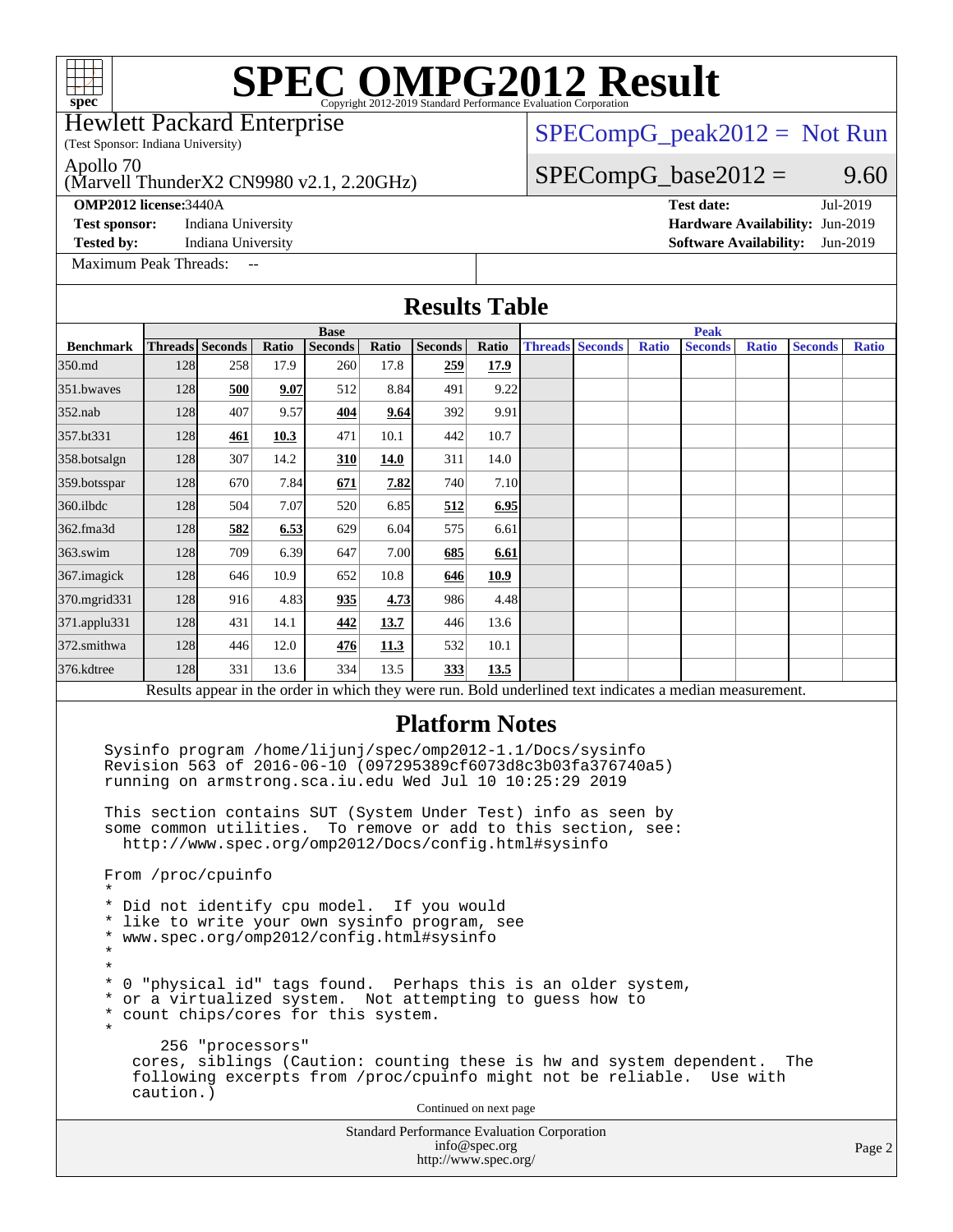

(Test Sponsor: Indiana University) Hewlett Packard Enterprise

 $SPECompG_peak2012 = Not Run$  $SPECompG_peak2012 = Not Run$ 

Apollo 70

(Marvell ThunderX2 CN9980 v2.1, 2.20GHz)

### **[OMP2012 license:](http://www.spec.org/auto/omp2012/Docs/result-fields.html#OMP2012license)**3440A **[Test date:](http://www.spec.org/auto/omp2012/Docs/result-fields.html#Testdate)** Jul-2019

**[Test sponsor:](http://www.spec.org/auto/omp2012/Docs/result-fields.html#Testsponsor)** Indiana University **[Hardware Availability:](http://www.spec.org/auto/omp2012/Docs/result-fields.html#HardwareAvailability)** Jun-2019

 $SPECompG_base2012 = 9.60$  $SPECompG_base2012 = 9.60$ 

**[Tested by:](http://www.spec.org/auto/omp2012/Docs/result-fields.html#Testedby)** Indiana University **[Software Availability:](http://www.spec.org/auto/omp2012/Docs/result-fields.html#SoftwareAvailability)** Jun-2019

### **[Platform Notes \(Continued\)](http://www.spec.org/auto/omp2012/Docs/result-fields.html#PlatformNotes)**

Standard Performance Evaluation Corporation [info@spec.org](mailto:info@spec.org) <http://www.spec.org/> Page 3 From /proc/meminfo MemTotal: 133322880 kB HugePages\_Total: 0<br>Hugepagesize: 524288 kB Hugepagesize: From /etc/\*release\* /etc/\*version\* centos-release: CentOS Linux release 7.6.1810 (AltArch) centos-release-upstream: Derived from Red Hat Enterprise Linux 7.6 (Source) os-release: NAME="CentOS Linux" VERSION="7 (AltArch)" ID="centos" ID\_LIKE="rhel fedora" VERSION\_ID="7" PRETTY\_NAME="CentOS\_Linux 7 (AltArch)" ANSI\_COLOR="0;31" CPE\_NAME="cpe:/o:centos:centos:7" redhat-release: CentOS Linux release 7.6.1810 (AltArch) system-release: CentOS Linux release 7.6.1810 (AltArch) system-release-cpe: cpe:/o:centos:centos:7 uname -a: Linux armstrong.sca.iu.edu 4.14.0-115.8.1.el7a.aarch64 #1 SMP Wed Jun 5 15:01:21 UTC 2019 aarch64 aarch64 aarch64 GNU/Linux run-level 3 Jul 2 15:36 SPEC is set to: /home/lijunj/spec/omp2012-1.1 Filesystem Type Size Used Avail Use% Mounted on /dev/mapper/centos-root xfs 256G 75G 182G 30% / Additional information from dmidecode: Warning: Use caution when you interpret this section. The 'dmidecode' program reads system data which is "intended to allow hardware to be accurately determined", but the intent may not be met, as there are frequent changes to hardware, firmware, and the "DMTF SMBIOS" standard. (End of data from sysinfo program) **[General Notes](http://www.spec.org/auto/omp2012/Docs/result-fields.html#GeneralNotes)** Environment Variables: OMP\_STACKSIZE=2G ulimit -s unlimited BIOS Info: Version: L50\_5.13\_1.0.6 Release Date: 07/10/2018 Continued on next page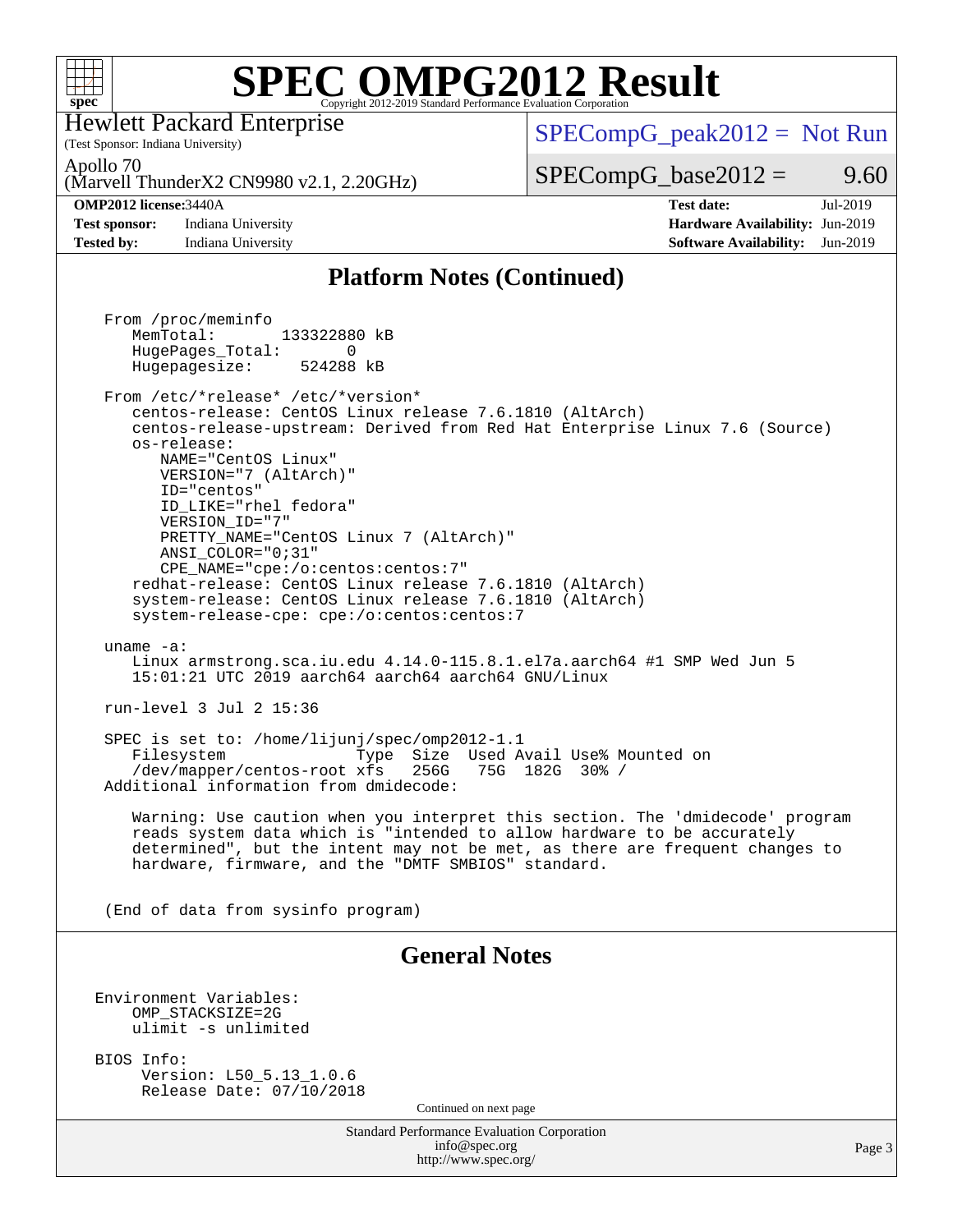

Hewlett Packard Enterprise

 $SPECompG_peak2012 = Not Run$  $SPECompG_peak2012 = Not Run$ 

Apollo 70

(Marvell ThunderX2 CN9980 v2.1, 2.20GHz)

(Test Sponsor: Indiana University)

**[Test sponsor:](http://www.spec.org/auto/omp2012/Docs/result-fields.html#Testsponsor)** Indiana University **[Hardware Availability:](http://www.spec.org/auto/omp2012/Docs/result-fields.html#HardwareAvailability)** Jun-2019

 $SPECompG_base2012 = 9.60$  $SPECompG_base2012 = 9.60$ 

**[OMP2012 license:](http://www.spec.org/auto/omp2012/Docs/result-fields.html#OMP2012license)**3440A **[Test date:](http://www.spec.org/auto/omp2012/Docs/result-fields.html#Testdate)** Jul-2019 **[Tested by:](http://www.spec.org/auto/omp2012/Docs/result-fields.html#Testedby)** Indiana University **[Software Availability:](http://www.spec.org/auto/omp2012/Docs/result-fields.html#SoftwareAvailability)** Jun-2019

### **[General Notes \(Continued\)](http://www.spec.org/auto/omp2012/Docs/result-fields.html#GeneralNotes)**

BIOS Settings: Turbo/CPPC Mode: Autonomous Turbo

Spectre & Meltdown: Yes: The test sponsor attests, as of date of publication, that CVE-2017-5754 (Meltdown) is mitigated in the system as tested and documented. Yes: The test sponsor attests, as of date of publication, that CVE-2017-5753 (Spectre variant 1) is mitigated in the system as tested and documented. Yes: The test sponsor attests, as of date of publication, that CVE-2017-5715 (Spectre variant 2) is mitigated in the system as tested and documented.

## **[Base Compiler Invocation](http://www.spec.org/auto/omp2012/Docs/result-fields.html#BaseCompilerInvocation)**

[C benchmarks](http://www.spec.org/auto/omp2012/Docs/result-fields.html#Cbenchmarks): [armclang](http://www.spec.org/omp2012/results/res2019q3/omp2012-20190812-00186.flags.html#user_CCbase_clang_3481ee5e28a05ca18f70b7399696a852)

[C++ benchmarks:](http://www.spec.org/auto/omp2012/Docs/result-fields.html#CXXbenchmarks) [armclang++](http://www.spec.org/omp2012/results/res2019q3/omp2012-20190812-00186.flags.html#user_CXXbase_clangplusplus_c3137dbe1be0ddf9e210a79cee0f6e94)

[Fortran benchmarks](http://www.spec.org/auto/omp2012/Docs/result-fields.html#Fortranbenchmarks): [armflang](http://www.spec.org/omp2012/results/res2019q3/omp2012-20190812-00186.flags.html#user_FCbase_flang_ea1fcaad5753608c4e545380f84a6f27)

## **[Base Portability Flags](http://www.spec.org/auto/omp2012/Docs/result-fields.html#BasePortabilityFlags)**

 350.md: [-Mfreeform](http://www.spec.org/omp2012/results/res2019q3/omp2012-20190812-00186.flags.html#user_baseFPORTABILITY350_md_M-freeform_67e23de17d51d9df7d6a47ecf8fd3ce9) 357.bt331: [-mcmodel=large](http://www.spec.org/omp2012/results/res2019q3/omp2012-20190812-00186.flags.html#user_baseFPORTABILITY357_bt331_f-mcmodel_bcd93d8f19f54a7ceb7a1f9518737645) 363.swim: [-mcmodel=large](http://www.spec.org/omp2012/results/res2019q3/omp2012-20190812-00186.flags.html#user_baseFPORTABILITY363_swim_f-mcmodel_bcd93d8f19f54a7ceb7a1f9518737645)

## **[Base Optimization Flags](http://www.spec.org/auto/omp2012/Docs/result-fields.html#BaseOptimizationFlags)**

[C benchmarks](http://www.spec.org/auto/omp2012/Docs/result-fields.html#Cbenchmarks):

[-O3](http://www.spec.org/omp2012/results/res2019q3/omp2012-20190812-00186.flags.html#user_CCbase_f-O3) [-ffast-math](http://www.spec.org/omp2012/results/res2019q3/omp2012-20190812-00186.flags.html#user_CCbase_f-ffast-math) [-fopenmp](http://www.spec.org/omp2012/results/res2019q3/omp2012-20190812-00186.flags.html#user_CCbase_f-fopenmp) [-fsigned-char](http://www.spec.org/omp2012/results/res2019q3/omp2012-20190812-00186.flags.html#user_CCbase_f-signed-char_ea072296ce3abda7ab095741e7c36064) [-mcpu=native](http://www.spec.org/omp2012/results/res2019q3/omp2012-20190812-00186.flags.html#user_CCbase_f-mcpu_8022b0ebebd1cfddb76fd2cd38caa1e3)

[C++ benchmarks:](http://www.spec.org/auto/omp2012/Docs/result-fields.html#CXXbenchmarks) [-O3](http://www.spec.org/omp2012/results/res2019q3/omp2012-20190812-00186.flags.html#user_CXXbase_f-O3) [-ffast-math](http://www.spec.org/omp2012/results/res2019q3/omp2012-20190812-00186.flags.html#user_CXXbase_f-ffast-math) [-fopenmp](http://www.spec.org/omp2012/results/res2019q3/omp2012-20190812-00186.flags.html#user_CXXbase_f-fopenmp) [-mcpu=native](http://www.spec.org/omp2012/results/res2019q3/omp2012-20190812-00186.flags.html#user_CXXbase_f-mcpu_8022b0ebebd1cfddb76fd2cd38caa1e3)

[Fortran benchmarks](http://www.spec.org/auto/omp2012/Docs/result-fields.html#Fortranbenchmarks): [-O3](http://www.spec.org/omp2012/results/res2019q3/omp2012-20190812-00186.flags.html#user_FCbase_f-O3) [-ffast-math](http://www.spec.org/omp2012/results/res2019q3/omp2012-20190812-00186.flags.html#user_FCbase_f-ffast-math) [-fopenmp](http://www.spec.org/omp2012/results/res2019q3/omp2012-20190812-00186.flags.html#user_FCbase_f-fopenmp) [-mcpu=native](http://www.spec.org/omp2012/results/res2019q3/omp2012-20190812-00186.flags.html#user_FCbase_f-mcpu_8022b0ebebd1cfddb76fd2cd38caa1e3)

The flags files that were used to format this result can be browsed at [http://www.spec.org/omp2012/flags/hpe\\_apollo70\\_bios.html](http://www.spec.org/omp2012/flags/hpe_apollo70_bios.html) [http://www.spec.org/omp2012/flags/arm\\_compiler.html](http://www.spec.org/omp2012/flags/arm_compiler.html)

> Standard Performance Evaluation Corporation [info@spec.org](mailto:info@spec.org) <http://www.spec.org/>